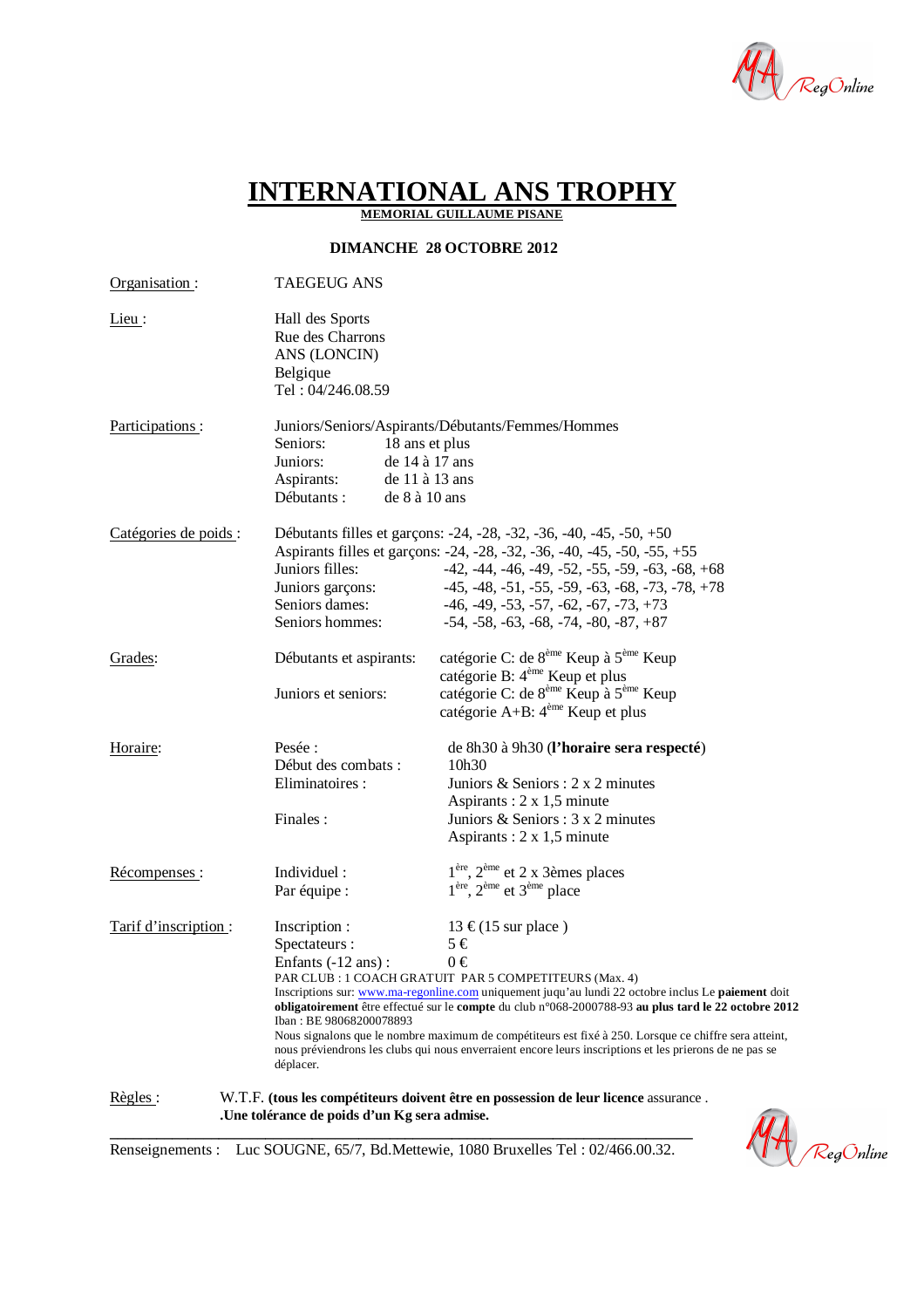## **INTERNATIONAL ANS TROPHY**

**Memorial Guillaume Pisane**

#### **ZONDAG 28 OKTOBER 2012**

| Organisatie:                       | <b>TAEGEUG ANS</b>                                                                                                                                                           |               |                                                                                                                                                                                                                                                                                               |  |  |
|------------------------------------|------------------------------------------------------------------------------------------------------------------------------------------------------------------------------|---------------|-----------------------------------------------------------------------------------------------------------------------------------------------------------------------------------------------------------------------------------------------------------------------------------------------|--|--|
| Plaats:                            | Hall des Sports<br>Rue des Charrons<br>ANS (LONCIN)<br>België<br>Tel: 04/246.08.59                                                                                           |               |                                                                                                                                                                                                                                                                                               |  |  |
|                                    |                                                                                                                                                                              |               |                                                                                                                                                                                                                                                                                               |  |  |
| Deelneming:                        | Junioren/Senioren/Aspiranten/Vrouwen/Mannen<br>Senioren:<br>18 en meer<br>Junioren:<br>van 14 tot 17<br>Aspiranten:<br>van 11 tot 13<br>Beginners:<br>van 8 tot 1            |               |                                                                                                                                                                                                                                                                                               |  |  |
|                                    | Gewichtclassen: Beginners meisjes en jongens:<br>Aspiranten meisjes en jongens:<br>Junioren meisjes:<br>Junioren jongens:<br>Senioren vrouwen:<br>Senioren mannen:           |               | $-24, -28, -32, -36, -40, -45, -50, +50$<br>$-24, -28, -32, -36, -40, -45, -50, -55, +55$<br>$-42, -44, -46, -49, -52, -55, -59, -63, -68, +68$<br>$-45, -48, -51, -55, -59, -63, -68, -73, -78, +78$<br>$-46, -49, -53, -57, -62, -67, -73, +73$<br>$-54, -58, -63, -68, -74, -80, -87, +87$ |  |  |
| Graden:                            | Debutanten en aspiranten:<br>Junioren en senioren:                                                                                                                           |               | categorie C: van 8ste Keup tot 5de Keup<br>categorie B: 4de Keup en meer<br>categorie C: van 8ste Keup tot 5de Keup<br>categorie A+B: 4de Keup en meer                                                                                                                                        |  |  |
| Uurrooster:                        | Gewicht:<br>Start wedstrijden:<br>Voorrondes:<br>Finales:                                                                                                                    | 10 u 30       | van 8 u 30 tot 9 u 30(Stipt!)<br>Junioren & Senioren: 2 x 2 minuten<br>Aspiranten: 2 x 1,5 minuut<br>Junioren & Senioren: 3 x 2 minuten<br>Aspiranten: $2 \times 1,5$ minuut                                                                                                                  |  |  |
| Huldingen:                         | Individueel:<br>Team klass:                                                                                                                                                  |               | 1ste, 2de en 2 x 3rde plaatsen<br>1ste, 2de en 3rde plaats                                                                                                                                                                                                                                    |  |  |
| Inschrijvingsgeld: Inschrijvingen: | Toeschouwers:<br>Kinderen:<br>2012. IBAN: BE 98068200078893                                                                                                                  | 5€<br>$0 \in$ | 13 €(15 € ter plaats)<br>PER CLUB : 1 COACH GRATIS voor 5 deelnemers (max. 4)<br>Inschrijvingen moeten enkel op: www.ma-regonline.com tot maandag 22 october. De betaling moet<br>onvermijdelijk gedaan worden op de rekening van de club n° 068-2000788-93 en op z'n laatst voor 22 oktober  |  |  |
|                                    | We nemen alleen maar 250 deelnemers maximum. Als we deze cijfer bereiken waarschuwen we de clubs die hun<br>inschrijvingen ons nog zenden en we verzoeken hen niet te komen. |               |                                                                                                                                                                                                                                                                                               |  |  |
| Regels:<br>toegestaan.             |                                                                                                                                                                              |               | W.T.F (alle deelnemers moeten hun licentie hebben). Eén kilo boven of beneden zal worden                                                                                                                                                                                                      |  |  |

Inlichtingen :SOUGNE Luc, Bd Mettewie, 65/7,1080 BRUSSEL,Tel/ : 02/466.00.32.

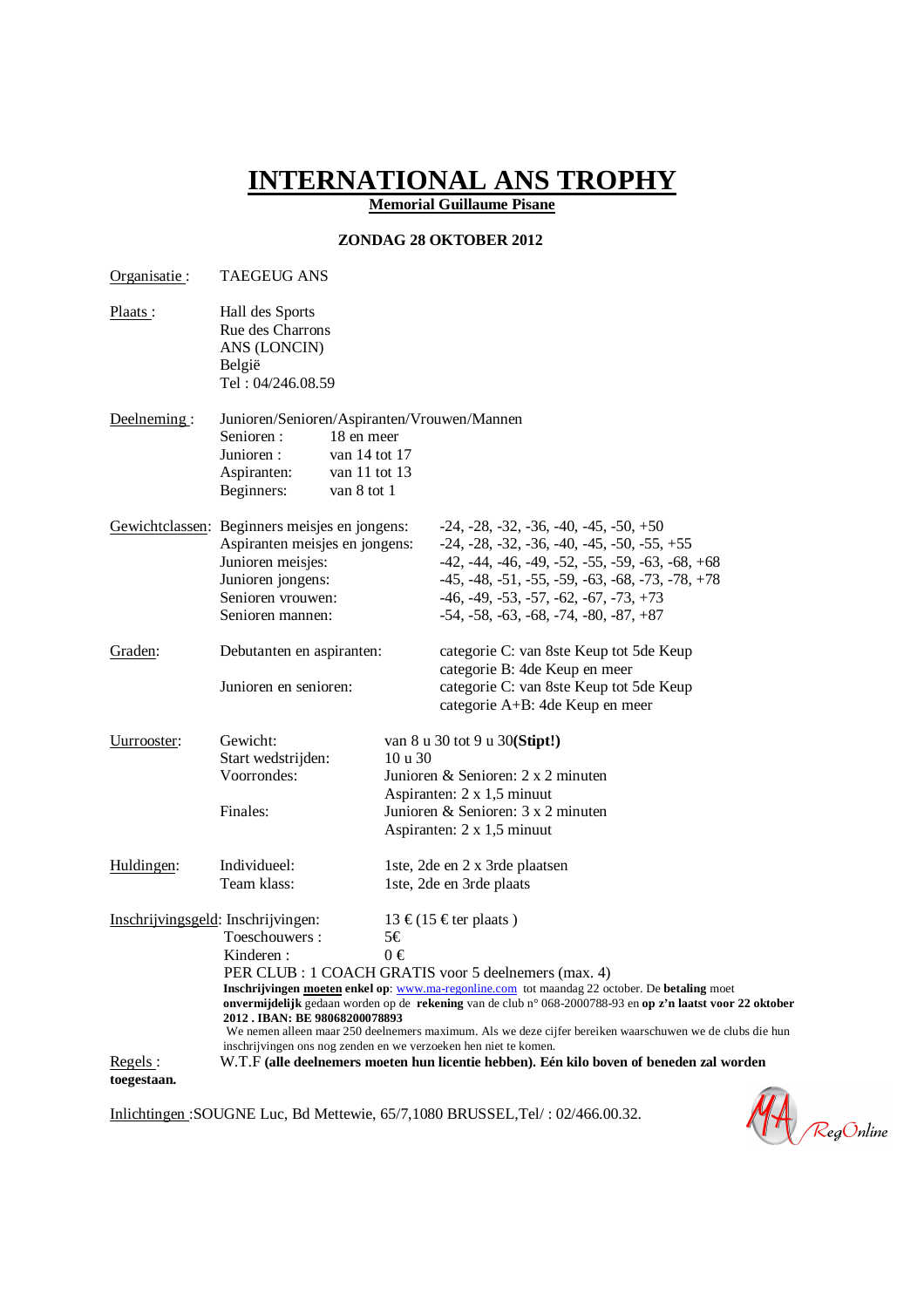## **INTERNATIONAL ANS TROPHY**

Memorial Guillaume Pisane

### SUNDAY 28 OCTOBER 2012

| Organisation:   | <b>TAEGEUG ANS</b>                                                                                                                                                                                                                                                                                                                                                                                                                                                                                                                                                                                               |                                                                                                                                                                                                                                                                                                                                                |  |  |
|-----------------|------------------------------------------------------------------------------------------------------------------------------------------------------------------------------------------------------------------------------------------------------------------------------------------------------------------------------------------------------------------------------------------------------------------------------------------------------------------------------------------------------------------------------------------------------------------------------------------------------------------|------------------------------------------------------------------------------------------------------------------------------------------------------------------------------------------------------------------------------------------------------------------------------------------------------------------------------------------------|--|--|
| Place:          | Hall des Sports<br>Rue des Charrons<br>ANS (LONCIN)<br>Belgium<br>Tel: 04/246.08.59                                                                                                                                                                                                                                                                                                                                                                                                                                                                                                                              |                                                                                                                                                                                                                                                                                                                                                |  |  |
| Participation:  | Junior/Senior/Candidates/Women/Men<br>Senior:<br>18 and more<br>Junior:<br>from $14$ to $17$<br>Candidates:<br>from $11$ to $13$<br>Beginners:<br>from $8$ to $10$                                                                                                                                                                                                                                                                                                                                                                                                                                               |                                                                                                                                                                                                                                                                                                                                                |  |  |
| Weight classes: | Junior girls:<br>Junior boys:<br>Senior women:<br>Senior men:                                                                                                                                                                                                                                                                                                                                                                                                                                                                                                                                                    | Beginners girls and boys: -24, -28, -32, -36, -40, -45, -50, +50<br>Candidates girls and boys: -24, -28, -32, -36, -40, -45, -50, -55, +55<br>$-42, -44, -46, -49, -52, -55, -59, -63, -68, +68$<br>$-45, -48, -51, -55, -59, -63, -68, -73, -78, +78$<br>$-46, -49, -53, -57, -62, -67, -73, +73$<br>$-54, -58, -63, -68, -74, -80, -87, +87$ |  |  |
| Categories:     | Beginners and candidates:<br>Junior and senior:                                                                                                                                                                                                                                                                                                                                                                                                                                                                                                                                                                  | categorie C: from $8th$ Keup to $5th$ Keup<br>categorie B: 4 <sup>th</sup> Keup and more<br>categorie C: from 8 <sup>th</sup> Keup to 5 <sup>th</sup> Keup<br>categorie $A+B$ : $4^{th}$ Keup and more                                                                                                                                         |  |  |
| Timetable:      | Weight:<br>Beginning of the fights :<br>Elimination:<br>Finals:                                                                                                                                                                                                                                                                                                                                                                                                                                                                                                                                                  | from 8:30 a.m to 9:30 a.m<br>10:30 a.m<br>Junior and senior : $2 \times 2$ minutes<br>Candidates : $2 \times 1,5$ minute<br>Junior and senior $: 3 \times 2$ minutes<br>Candidates : $2 \times 1,5$ minute                                                                                                                                     |  |  |
| Rewards:        | Individual:<br>By team:                                                                                                                                                                                                                                                                                                                                                                                                                                                                                                                                                                                          | $1st$ , $2nd$ , and $2 \times 3rd$ places<br>$1st$ , $2nd$ and $3rd$ place                                                                                                                                                                                                                                                                     |  |  |
| Inscriptions:   | Inscription :<br>13 €(15€at intrance)<br>Spectators :<br>$5 \in$<br>$0 \in$<br>Children (under 12):<br>EACH CLUB : 1 FREE COACH FOR EVERY 5 COMPETITORS (Max. 4)<br>Inscriptions have to be send before 22 October 2012 only through: www.ma-regonline.com The<br>payment has to be done for the 22 October 2012 on the account number of the club $n^{\circ}$ 068-2000788-93.<br>IBAN: BE 98068200078893. We also inform that we accept a maximum of 250 competitors. Once this<br>number is reached, we will tell it to the clubs which would send us their registration and we will tell them<br>not to come. |                                                                                                                                                                                                                                                                                                                                                |  |  |
| Rules:          | of one kilo.                                                                                                                                                                                                                                                                                                                                                                                                                                                                                                                                                                                                     | W. T. F (all the competitors must have their licence). We will tolerate a difference                                                                                                                                                                                                                                                           |  |  |
| Information:    | <b>SOUGNE Luc</b><br>Tel: $+32.2.466.00.32$ .                                                                                                                                                                                                                                                                                                                                                                                                                                                                                                                                                                    |                                                                                                                                                                                                                                                                                                                                                |  |  |